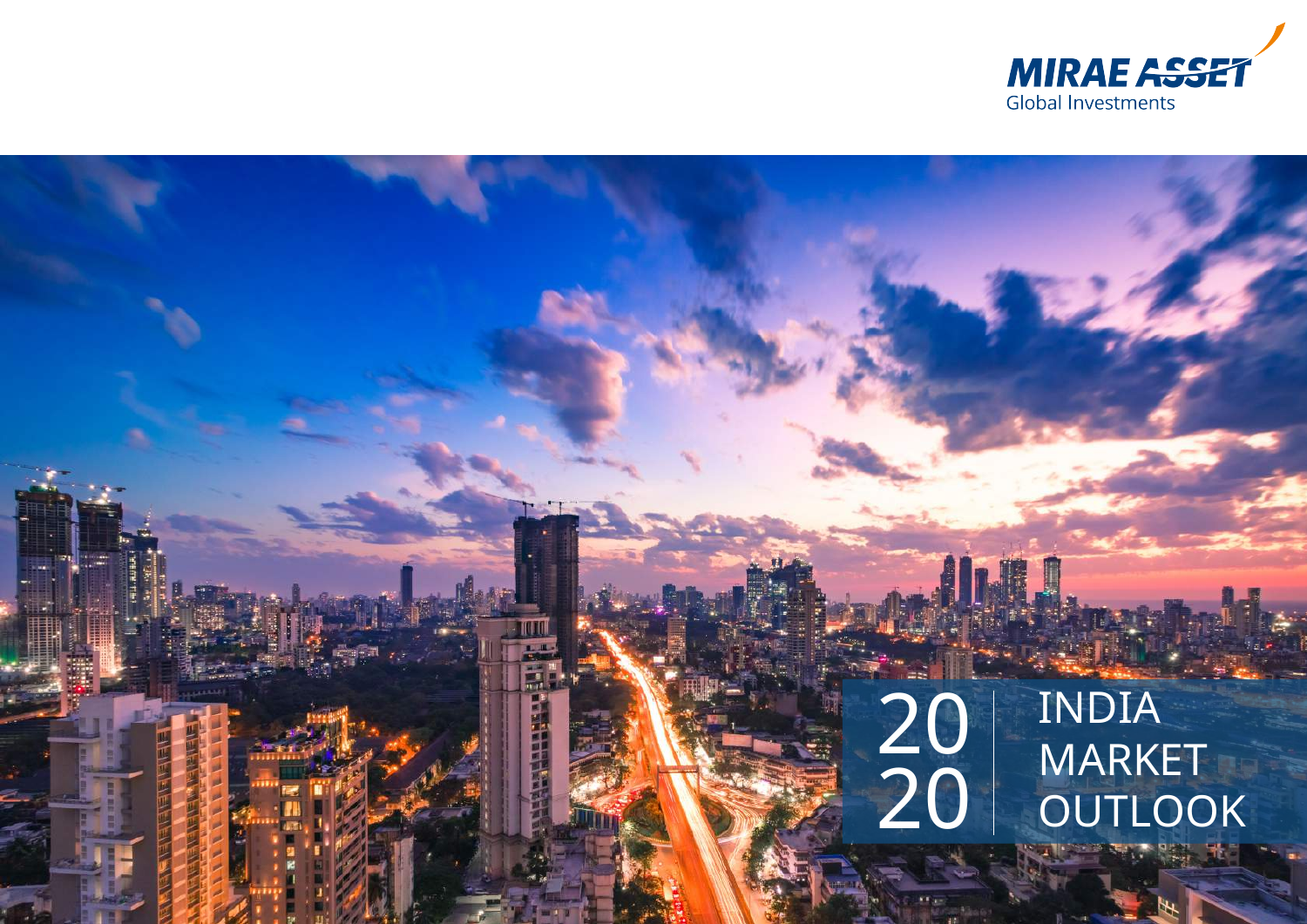# **ECONOMY 2019 Revisited**

#### **GDP Growth**

India had a volatile 2019 with GDP growth seeing a steady slowdown. Real GDP growth steadily declined to 4.5% in 2QFY20 from 6.6% in 3QFY19 and 5.8% in 4QFY19. Key macro-economic indicators such as fiscal deficit (3.4% in FY2019); inflation (average CPI at 3.2% in CYTD19) and current account deficit (0.7% in 4QFY19 and 2% in 1QFY20) remained broadly stable. Slowing global economic growth, falling trade intensity, and uncertainty over the US-China trade conflict are posing obstacles.

#### **Chart 1: India GDP Growth (in % YoY)**



Source: Bloomberg, as of 31<sup>st</sup> December 2019

#### **Indian Rupee (INR)**

INR depreciation has been relatively lower as compared to the previous calendar year where it had depreciated by  $\sim$ 8.7%. The INR's fall should be seen in context of the performance of other emerging market currencies (refer below table).

#### **Table 1 : Emerging Market Currencies Vs USD (in %)**

|      | <b>Brazilian Real</b> | <b>Russian Ruble</b> | <b>Indian Rupee</b> | <b>Chinese Yuan</b><br>(Offshore) | <b>South African</b><br><b>Rand</b> |
|------|-----------------------|----------------------|---------------------|-----------------------------------|-------------------------------------|
| 2018 | $-14.6\%$             | $-17.3%$             | $-8.7%$             | $-5.2%$                           | -13.7%                              |
| 2019 | $-3.9%$               | 12.5%                | $-2.7%$             | $-1.3%$                           | $-2.8\%$                            |

Source: Bloomberg, as of 31<sup>st</sup> December 2019

#### **CPI Inflation and RBI Policy**

CPI Inflation was 2.05% at the start of 2019, much below the RBI medium-term target of 4%. However, by the end of the year it rose sharply to 5.54% (Nov'19), propelled by a surge in food prices, which compelled the Central Bank to take a pause and hold rates in the December policy. The RBI has projected inflation at 4.7-5.1% in the 2HFY20 and 3.8-4.0% in 1HFY21.

Repo rate was at 6.5% at the beginning of 2019. With a new Governor taking charge at Mint Street, the Monetary Policy Committee shifted focus to slowing growth at a time when inflation was well below it's target range and delivered 5 successive rate cuts - 135 bps cumulatively.

#### **Chart 2: RBI on course of inflation targeting (in %)**



Source: Bloomberg, as of 31<sup>st</sup> December 2019

#### **Table 2: Indian Economy - A Snapshot**

|                                      | <b>FY14</b> | <b>FY15</b>  | <b>FY16</b> | <b>FY17</b> | <b>FY18</b> | <b>FY19</b> | <b>1HFY20</b> |
|--------------------------------------|-------------|--------------|-------------|-------------|-------------|-------------|---------------|
| <b>Real GDP Growth</b>               | 6.4%        | 7.4%         | $8.0\%$     | $8.2\%$     | $7.2\%$     | $6.8\%$     | 4.8%          |
| <b>CPI Inflation</b>                 | 9.4%        | $6.0\%$      | $4.9\%$     | 4.5%        | $3.6\%$     | $3.4\%$     | 3.5%          |
| <b>Real Interest rate (Repo-CPI)</b> | $-1.8%$     | 1.9%         | $2.1\%$     | 1.8%        | 2.5%        | $2.9\%$     | 2.1%          |
| <b>Central Fiscal Deficit</b>        | 4.5%        | $4.1\%$      | $3.9\%$     | 3.5%        | 3.5%        | 3.5%        | $3.4\%*$      |
| <b>Current Account Deficit</b>       | 1.8%        | 1.3%         | $1.1\%$     | $0.6\%$     | 1.8%        | $2.1\%$     | $2.0%**$      |
|                                      |             | $-1 - 1 - 1$ |             |             |             |             |               |

Source: RBI, MOSPI, Bloomberg \*Budgeted for FY20 \*\* as a % of GDP for 1QFY20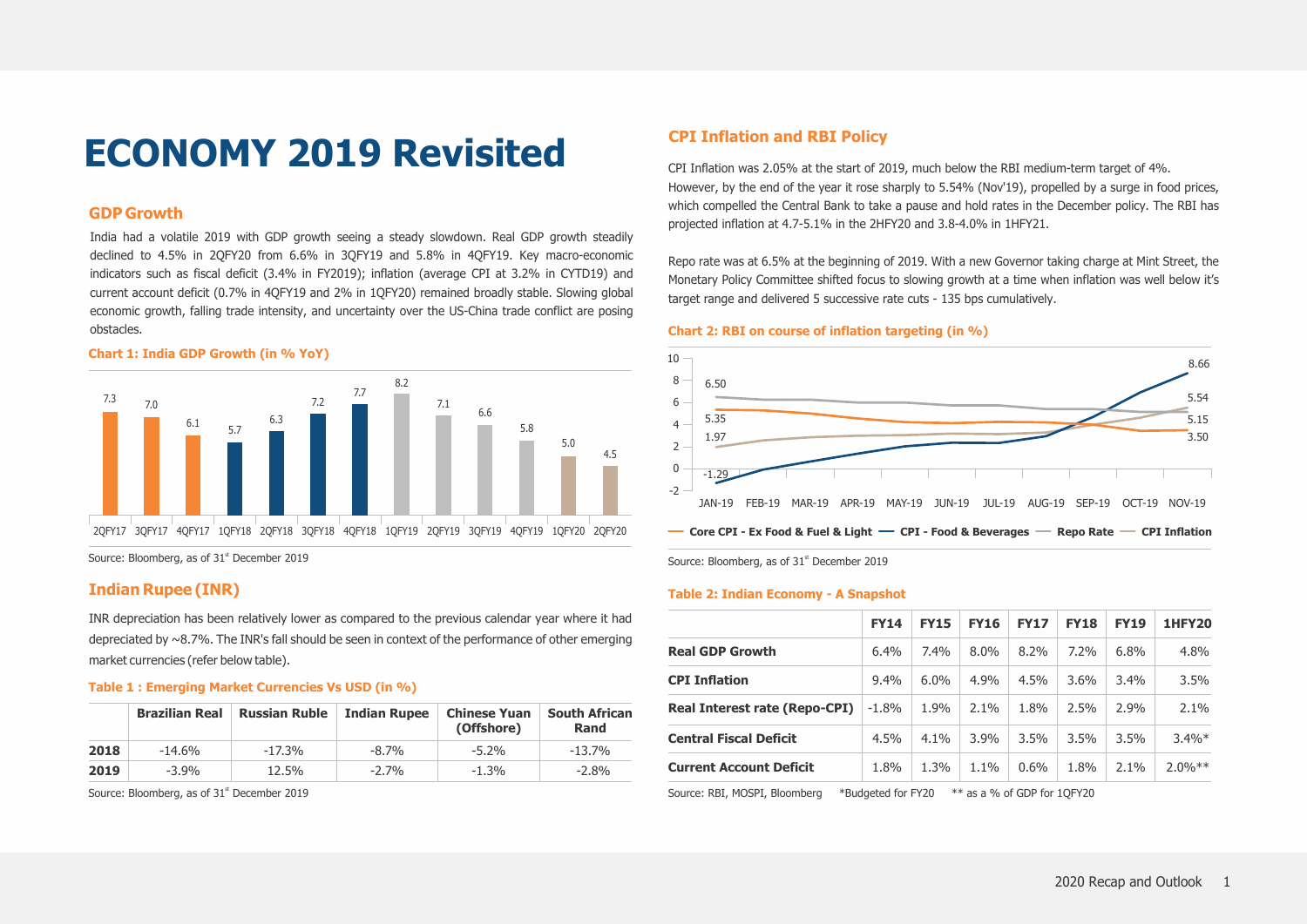# **DEBT Market**

## **Review 2019**

Even though 2019 started on a rather unpromising note for fixed income markets with sustained credit freeze post ILFS default, with a hawkish Fed, concerns on breach of fiscal deficit and slowing growth, the year turned out to be great for fixed income investors with interest rates falling significantly during the year, rendering debt fund investors a rather happy lot.

With a new Governor taking charge at the Reserve Bank of India, the MPC shifted focus to growth at a time when inflation was well below its target range and delivered five successive rate cuts  $-135$ bps cumulative, starting right from its first meeting of the year in February'19. Alongside, system liquidity, which has remained negative over the past couple of years, turned hugely positive largely due to strong accretion to forex reserves, which grew from USD 393 bn in December 2018 end to USD 454 bn as on December 20, 2019 an increase of USD 61bn or nearly INR 4.27 tn (avg assumed USD 1=INR 70). Not surprisingly, system liquidity which was deficit of INR 2.8tn in end 2018, currently stands at surplus of INR 2.45tn.

In another related surprise positive development, even as US economic data remained robust, the Fed took a U-turn and delivered three back to back rate cuts, terming them insurance cuts to pre-empt against any possible stalling impact due to ongoing trade war between the US & China (Refer Chart 3). Resultantly, India 10Y Govt Bond Index yield fell from a high of 7.70% in early 2019 to a low of 6.25% by late 2019. More dramatically, money market yields saw maximum transmission due to combination of rate cuts, high liquidity and credit risk aversion with 3 month T-Bills yields falling from about 6.60% to 5.0% by year end. Heightened polarization resulting in market concentration towards select few prime names resulted in rising challenges for fresh funding for a major section of the market, especially NBFCs.

The year saw many cases of default across sectors. As such, the market's credit segment underperformed and generally did not participate in the broader market rally. Towards 4Q2019, a highly accommodative RBI notwithstanding, long term rates begun to face headwinds and benchmark 10Y yield rose to nearly 6.75% as concerns begun to mount on a possible large fiscal slippage due to poor tax collections, which were much below the budget estimates.

A significant cut in the corporate tax rate to support a revival in growth further added to the concern. Around the same time, headline CPI inflation spiked from mere 3.15% in July to 5.54% in November, compelling the RBI to take a pause and hold rates in December 2019 policy. This resulted in strong adverse reaction at the long end with 10Y yield hardening to 6.80%. However, subsequently an "Operation twist" styled announcement by the Central Bank of buying long dated papers and selling short dated one resulted in some calm returning to the markets and the year ended with 10 year G-sec Yield closing at 6.56%.

Overall, 2019 turned out to be a good year for fixed income investors, except those who got impacted by credit issues.

#### **Chart 3: US Fed rate and 10 year benchmark (%)**



Source: Bloomberg, as of 31<sup>st</sup> December 2019

#### **Chart 4: India 10 Year G-sec (%)**



Source: Bloomberg, as of 31<sup>st</sup> December 2019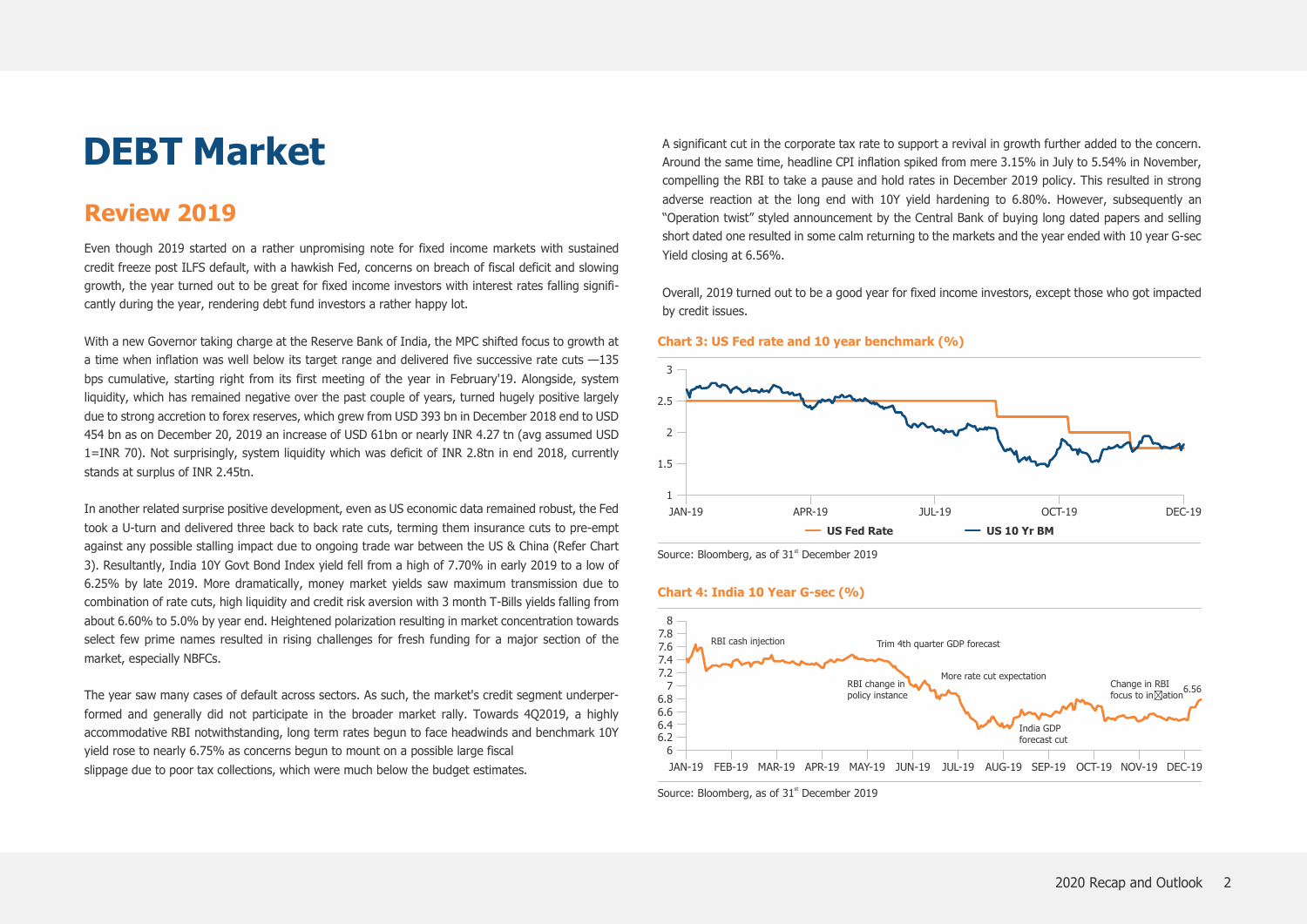#### **Table 3: Money market and G-Sec yields (%)**

|                    | 31-Dec-19 | 28-Jun-19 | $31 - Dec-18$ |
|--------------------|-----------|-----------|---------------|
| <b>Call Money</b>  | 5.25%     | 5.94%     | 6.53%         |
| <b>TREPS</b>       | 4.82%     | 5.85%     | 6.35%         |
| 3 Months CD        | 5.10%     | 6.35%     | 7.00%         |
| <b>3 Months CP</b> | 5.45%     | 7.20%     | 7.45%         |
| 1 Year CD          | $6.00\%$  | 7.25%     | 8.10%         |
| 1 Year CP          | 6.75%     | 7.95%     | 8.95%         |
| 3 Years G Sec      | 6.24%     | 6.58%     | 7.02%         |
| 5 Years G Sec      | 6.47%     | 6.77%     | 7.19%         |
| 10 Years G Sec     | 6.56%     | 6.88%     | 7.37%         |

Source: Bloomberg, as of 31<sup>st</sup> December 2019

## **Debt Market Outlook 2020**

Year 2020 is starting on a not so promising note for fixed income. Globally, after the initial hat-trick of pre-emptive cuts, the Fed seems to be in a prolonged pause mode, though through injection of massive liquidity via the repo route, some believe a de-facto fresh round of quantitative easing has commenced again in the US.

Other major global central banks seem to be on pause mode, notwithstanding the disappointing global growth outlook, except in US where incoming data seems to suggest a reasonable growth in momentum. The recent announcement of a phase 1 trade deal between the US and China has led to a fresh round of "risk on" within equity markets, both in the US and India hitting a fresh all-time highs. This may lead to some revival in inflation globally. Silver lining remains that given disappointing global growth outlook, any tightening by global central banks remains off the table, creating an elbow room for the RBI to maintain an accommodative monetary policy stance even in the face of strong macro headwinds.

Domestically, GDP growth is at 4.5% for 2QFY20, the lowest since shock of taper tantrum in 2013, which is disappointing with no low visibility of early revival. We can expect modest recovery in growth during CY20 supported by fiscal stimulus, credit pickup, recent pick up in inflation led by agricultural price improvement and easy monetary policy.

Macro headwinds are mainly related to rising inflation and fiscal challenges. Tax revenue collections remains well behind budget estimates. Even though the government may limit fiscal slippage in the current year with higher RBI dividend, aggressive disinvestment, higher allocation from small savings and other off balance-sheet borrowings, the outlook for FY21 will be rather challenging on the fiscal front especially until a clear trend of pick up in GST revenue is not established. GST collections till Oct'19 is at INR 3.44tn are just 51.9% of budget estimates. Direct tax collections stand at INR 5.17tn being 38.7% of budget estimates. Thus, indirect and direct tax collections need to grow at 39.0% and 30.7% respectively, in the balance 5 months of FY20 against first 7 months actual of -0.3%% and 3.5% respectively. This seems a tall order.

Inflation has ratcheted up in recent months to 5.5% in November from a mere 3.2% in July due to increase in agricultural commodity prices. Even as most analysts expect quick reversal on fresh crop arrival, past experience suggests that it may take up to 6 months for inflation to moderate. Hence, the outlook for monsoon for next year will be crucial on which at this point no forecast can be made with any reasonable confidence.

Brent crude prices have bounced by nearly 10% in December'19. However with slowing global demand and high shale oil production, crude price is unlikely to sustain high levels. Liquidity outlook remains benign with all hints of a continued positive outlook by foreign investors in India.

In essence then, all indicators point to the criticality of guidance and action by the Central Bank next year, more than any time in recent past. In the face of otherwise strong macro headwinds like rising inflation and widening fiscal deficit, benign global central banks and anemic growth provide a window for accommodative monetary policy stance.

Further, a large dividend and incremental one time transfer of excess reserves by RBI can help mitigate fiscal concerns to some extent. While market yields rose in spite of the previous few rate cuts, the India version of so termed "operation twist' tabilized sentiments. How aggressively the central bank follow this up with the next round of such operations will also be critical. If there are successive such auctions, yields may ease; however, consistency and aggressiveness in the past have been too much to ask simply because the macro environment changes too quickly.

To sum up, we should brace for heightened volatility in 2020, which seems typical of fixed income universe currently. Economic indicators change track quickly without much advance notice, causing frequent reset of monetary policy across the globe. With Central Banks committed to support growth, macro headwinds may be largely offset giving a neutral outlook for the year. We have seen the futility of even the Central Bank's projections. If they are data dependent, one should also be positioned accordingly.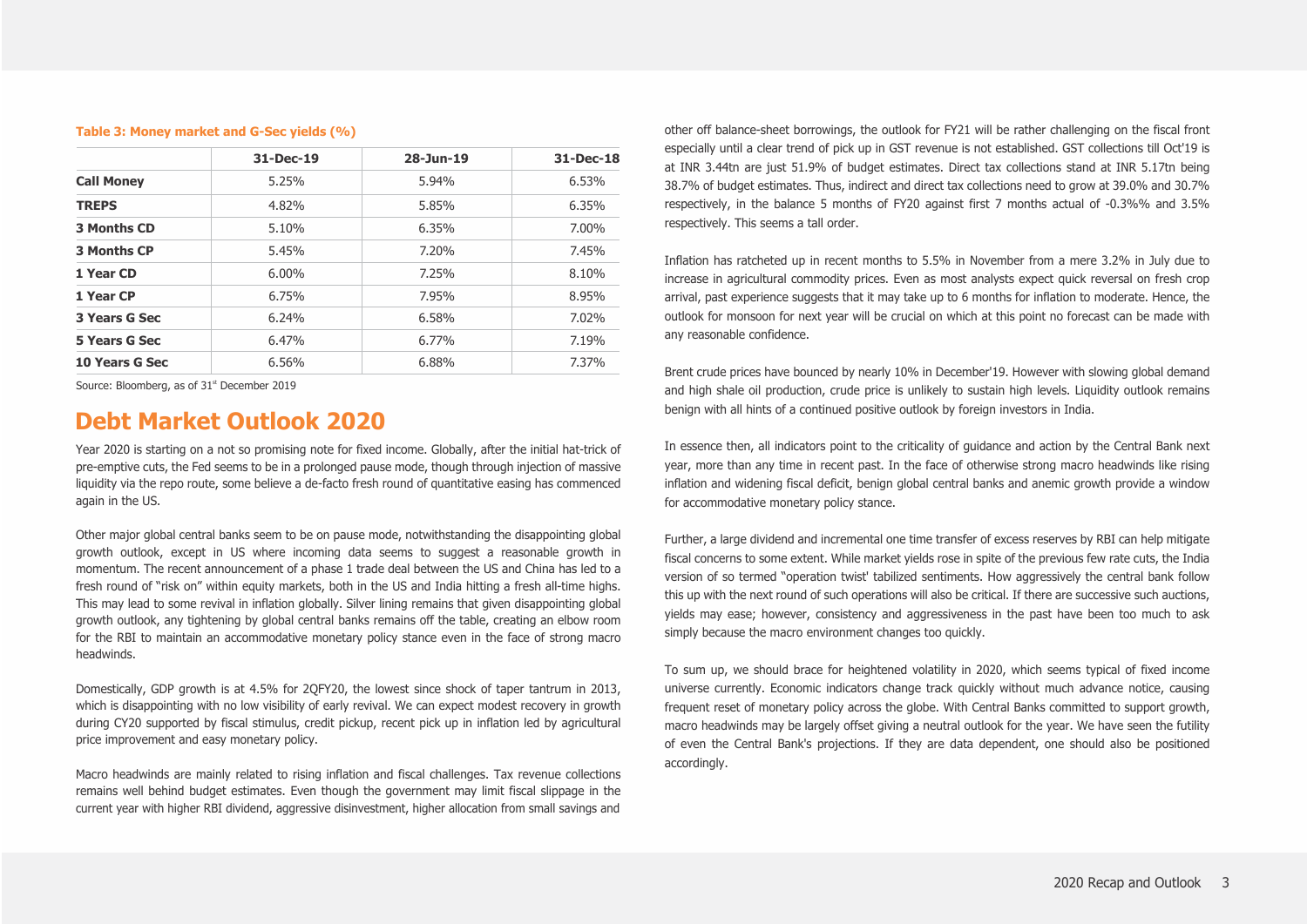# **EQUITY Market**

# **Review 2019**

#### **Divergence in large and midcap indices continued in CY 2019**

The 2019 narrative shifted from global concerns to India election and eventually cyclical slowdown in the domestic economy in 2HCY19. In the backdrop of moderating economic environment, headline indices witnessed divergent returns trend. While the BSE Sensex and Nifty indices were up 12% and 10% CY19, BSE Midcap and BSE Small cap indices were down 5% and 10% respectively. Similar divergent trend was seen in 2018 too. However, now the midcap index is trading at discount of 12% against a premium of about 35% two years ago.

#### **Chart 5: CY19 Nifty returns impressive post a muted CY18**



Source: Bloomberg, as on 31<sup>st</sup> December 2019.

On the global front, key indices on CYTD basis are trading higher - Russia (+45%), Brazil (+32%), the US (+29%), Taiwan (+23%) and Japan (+18%) are the top performers. In India, foreign institutional investment flows stood at USD 14.5bn and domestic institutional investments have infused USD 5.9bn in CY19.

#### **Chart 6: Performance of Global indices in 2019 (%)**



Source: Bloomberg, as of 31<sup>st</sup> December 2019

#### **Trade war led cooling off in the Global Economy**

CY19 was dominated by fears of a rising conflict over trade between the US and China, resulting in a slowdown in global as well as domestic growth. Meanwhile, the IMF lowered its growth outlook twice and now pegs global GDP growth at 3% in 2019 as against 3.5% predicted in October 2018. It lowered the growth outlook for most economies, including India, which IMF now estimates to grow 6.1% in FY20 against earlier estimate of 7.0%. The recent uptick in PMIs coupled with supportive monetary policies across the central banks is positive though. Continued QE by global central banks and trade war resolution could help emerging markets, including India.

#### **Chart 7: Global GDP Growth (in %)**



Source: IMF world economy Outlook, October 2019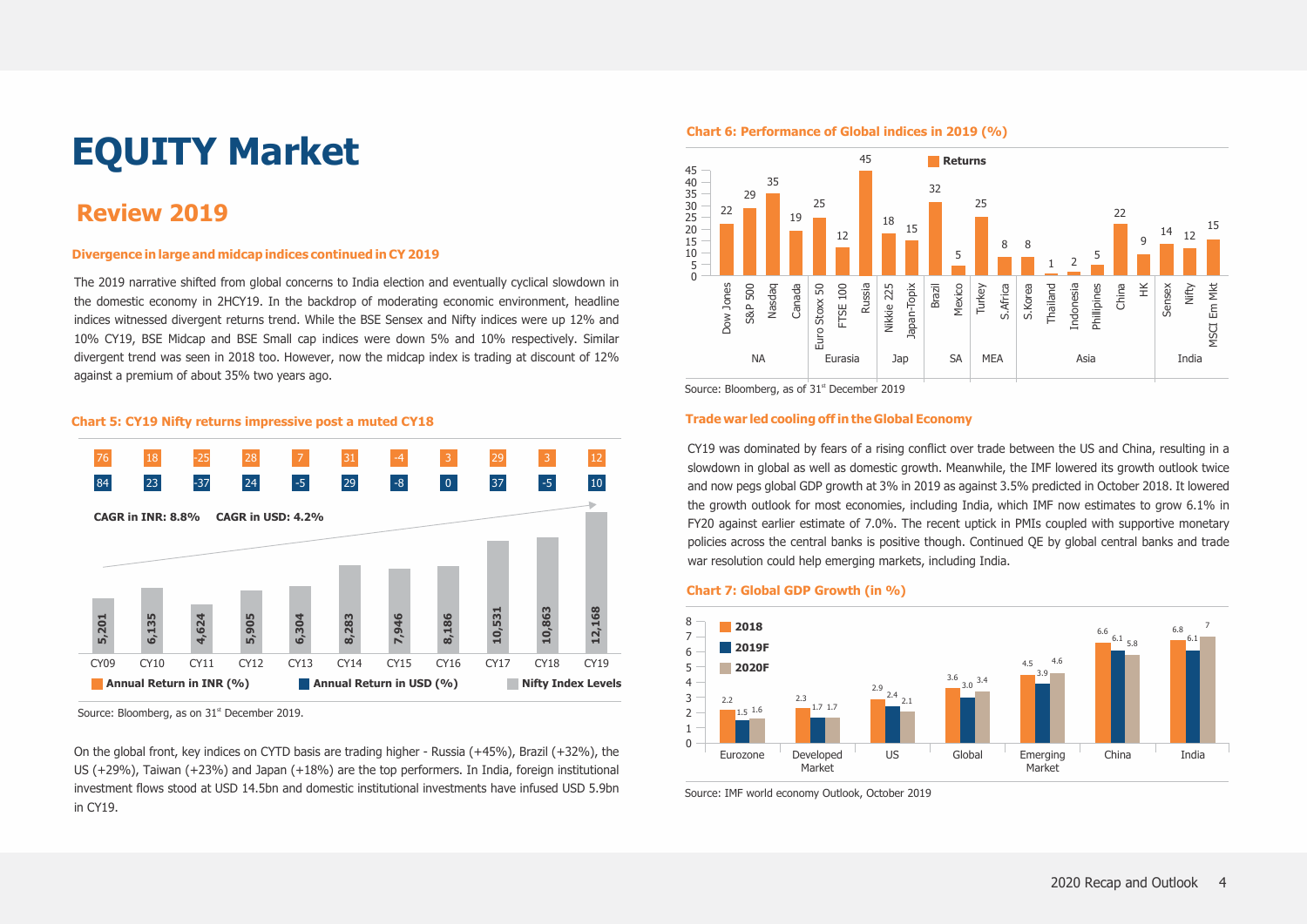#### **On the positive note, strong political mandate empowers for bold policy actions**

On the political front, BJP's decisive win in the May 2019 general elections empowers the Government for any strong policy actions. Subsequently, with demand weakness persisting, the Government announced a plethora of measures like reduction in corporate tax rates to 22%; recapitalization and consolidation of PSU (Public Sector Undertaking) banks; and privatization including strategic sale of PSUs. In addition, regular measures are being undertaken to address sector specific challenges in Infrastructure, NBFC, Real estate, etc.

#### **Monetary Policy too tuned to address slowdown**

The RBI maintained its 'accommodative' stance, implying its focus on addressing tepid growth as indicated by cyclical slowdown in domestic high frequency indicators and deteriorating global outlook. In CY19, cumulatively it has cut repo rate by 135bps.

## **Outlook for CY2020**

We expect demand to recover gradually in CY20 driven by low interest rates, Government spending and rural recovery. We discuss the major drivers that can shape the market outlook in CY20 below.

#### **Global outlook hinges on QE, and trade war resolution**

While the Global manufacturing PMI improved for the first time in seven months, growth outlook continues to hinge on the outcome of the US-China trade talks. The December 13,2019 announcement of an agreement on a Phase One deal is positive. While the details are yet to be out, this should augur well to support Global growth and commodity prices. We believe growth could be supported by Western Europe as many shocks fade (Brexit, trade war, Italian politics, and German auto industry) coupled with benefits from policy stimulus in China. However, towards the end of 2020, all eyes will be on US presidential elections as it will again have a meaningful bearing on various geopolitical issues and in turn on Global growth outlook.

#### **Domestic economic slowdown should bottom out**

Post August 2019, the Government announced several steps to arrest the growth slowdown and upcoming Union Budget too should lay path for recovery. The RBI too lowered interest rates by 135bps since Feb'19. A combination of fiscal and monetary response should feed into the growth impulse in CY20. Late sharp recovery in monsoon leading to higher reservoir levels also augurs well for rural economy and consumption. Overall from a macro perspective, we believe GDP growth is near bottom and should see a gradual recovery in CY20.

#### **Macros unlikely to surprise adversely; recovery will be gradual**

We expect macro data points (oil price, currency and interest rates) to remain supportive. However, demand should recover gradually in CY20 driven by: fiscal stimulus, low interest rates, government spending; and rural recovery. With current water reservoir levels at healthy levels post surplus monsoon in CY19, we expect the dependence on monsoons for kharif season of CY20 be less. Furthermore, increased Government spending in rural focused sectors should act as buffer. The impact of low interest rates on improving demand is yet to be felt given the delay in the transmission of rates, though a low interest rate environment and government spending will have a spill-over effect in other ancillary industries (petroleum, cement, steel, housing etc.).

#### **Corporate earnings to improve**

Nifty earnings might see a steady recovery in FY21 led by banks (asset quality improvement due to resolutions of NPLs), automobiles (benefits of BS-VI tailwinds), and NBFCs (normalization of businesses due to recovery in consumption), construction materials (cyclical recovery) and consumer staples (moderate recovery in volume growth and modest increase in margins). The recent Supreme Court decision to uphold the sanctity of the Insolvency and Bankruptcy Code process is structurally positive. Additionally, the reduction in corporate tax cuts announced by the Government does provide a good tailwind for corporate earnings.

### **Chart 8: Nifty EPS growth to be driven by credit cost normalization for banks**



Source: Bloomberg, as on 31<sup>st</sup> December 2019.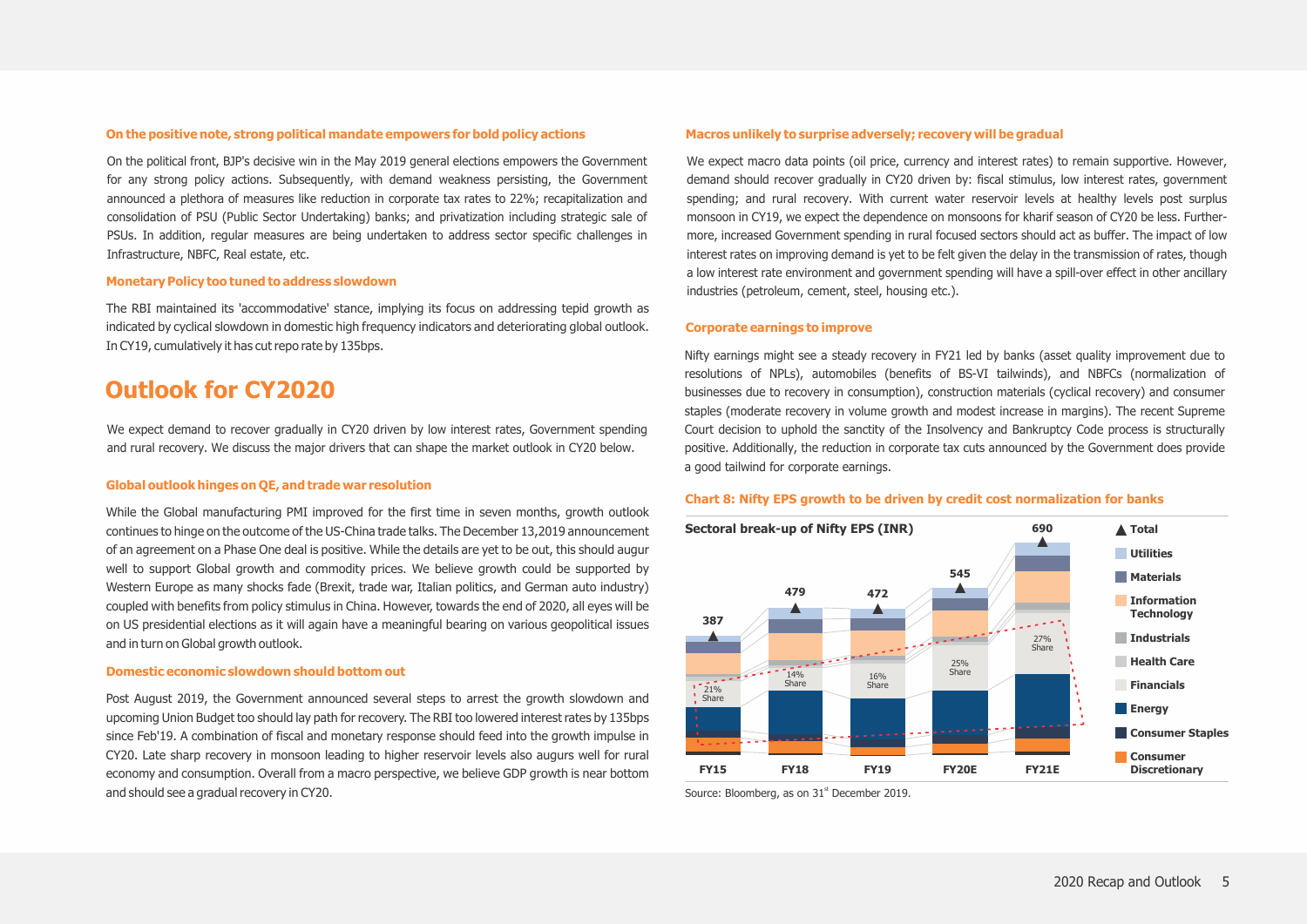#### **Expect mid cap discount to narrow**

Large part of CY18 and CY19 was characterized by widening of discount of midcaps and smallcaps vs. largecaps. As economic growth bottoms out and corporate earnings pick up, we expect the risk aversion diminishes, and narrowing of valuation discount vs. large-caps in CY20.

#### **Chart 9: Midcap Index Premium to Large Caps (in %)**



#### **Risks to monitor**

Key risks for CY20 in our view include the possibility of any protracted economic slowdown. From a global viewpoint, any sharp spike in oil price driven by geopolitical events, and volatility around US Presidential elections are key events to monitor.

#### **Chart 10: Nifty 1 year forward P/E trend**



Source: Bloomberg, as of 31<sup>st</sup> December 2019

#### **Summary**

In our view, the required building blocks for India's economic growth related to demographics and potential in infrastructure are intact. Structural policy reforms (GST, IBC and RERA), some of which, while disruptive in the short term, are expected to be beneficial in the medium to long term. The focus on digitization augurs well for overall productivity in the economy.

From a corporate earnings point of view, consensus earnings growth is currently pegged at  $\sim$ 21% CAGR from FY20 to FY22, implying P/E of 17.6x on FY21E. We believe that the market's valuations are reasonable as "earnings" is low compared to long term averages, given that the PAT (Profit after Tax)/ GDP at 2.5% is at 15-year low. We remain positive on the market given the likely improvement in earnings growth, and low interest rate.